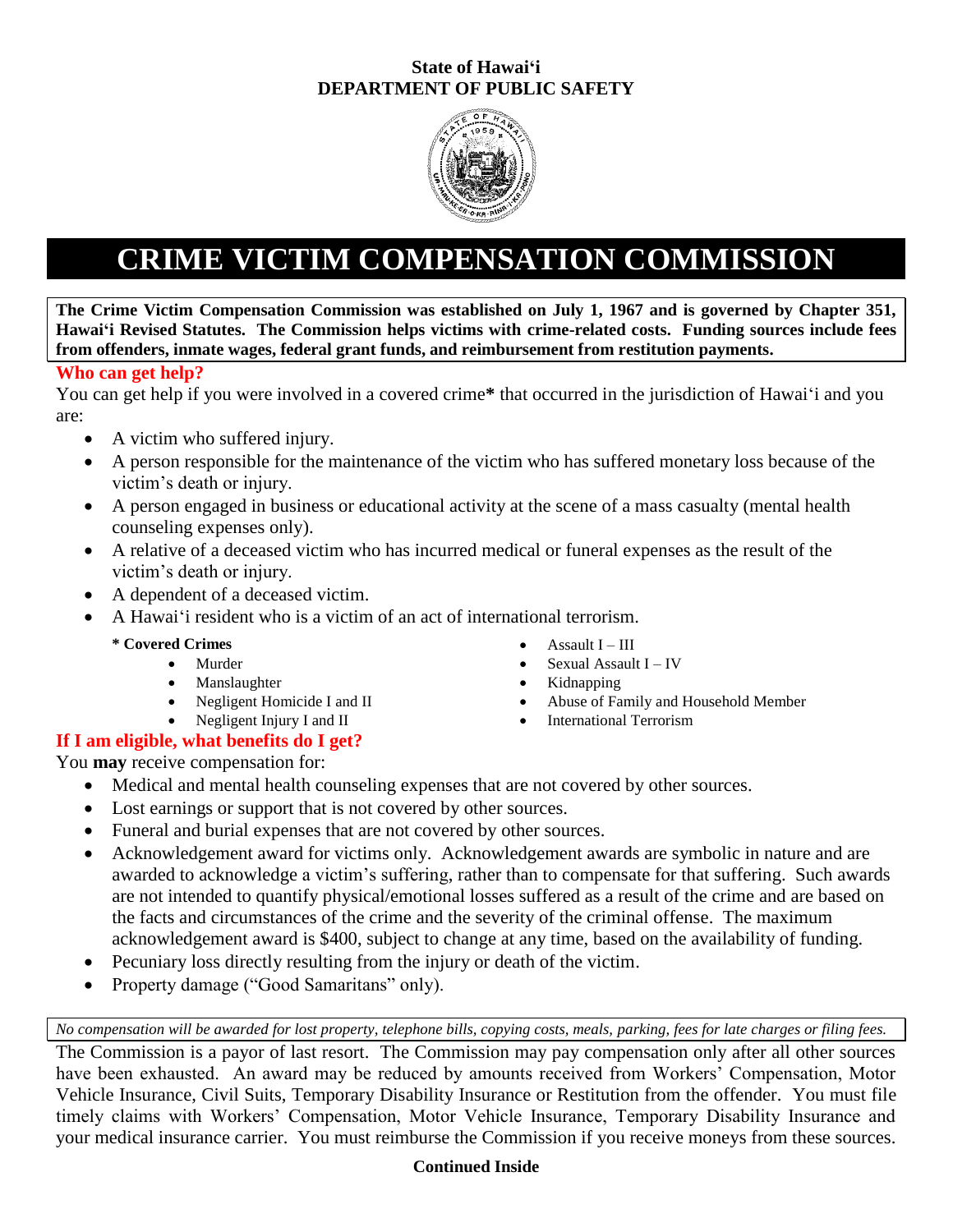# **How do I apply?**

- You must report the crime to law enforcement officials (police, naval investigative service, military police or Federal Bureau of Investigation) without undue delay.
- You must file an application with the Commission within 18 months of the crime date. Late applications will be accepted upon a showing of good cause.

## **You are responsible for….**

- 1. Completely filling out and submitting the following:
	- A signed *Application Form* (Form #1).
	- A signed *Authorization to Release Medical/Mental Health Treatment Information Form* for each treatment provider (Form #2).
	- Proof to substantiate your claim (bills, receipts, insurance statements, and medical records).
- 2. If you are making a claim for lost wages:
	- Completely filling out and signing the *Authorization to Release Employment Information Form* and submitting it to your employer (Form #3).
	- Submitting proof to substantiate your claim for lost wages (pay stubs, Income Tax returns if selfemployed, and a medical disability certificate) to the Commission.
- 3. If you were assaulted in a Motor Vehicle or injured as the result of a Motor Vehicle collision:
	- Contact your No-Fault Insurance provider and request that they cover your crime-related expenses.

# **What to expect from the Commission**

- The Commission will attempt to secure law enforcement reports. This may take up to 2 months.
- You will receive a written decision and order either awarding compensation or denying your application.

# **Need more help? Contact the following:**

### **Department of Public Safety, State of Hawai'i County of Hawai'i Crime Victim Compensation Commission (CVCC)** Office of the Prosecuting Attorney 1136 Union Mall, Suite 600 Victim Witness Assistance Program

Honolulu, Hawai'i 96813 655 Kīlauea Avenue Phone: (808) 587-1143 Hilo, Hawai'i 96720 Fax: (808) 587-1146 Phone: (808) 934-3306 Web Page: [http://dps.hawaii.gov/cvcc](http://www.hawaii.gov/cvcc) Fax: (808) 934-3517

*Neighbor Islands Toll Free:*

- Hawai'i County 974-4000, x71143 West Hawai'i:
- Kaua'i County 274-3141, x71143 81-980 Haleki'i Street, Suite 150
- Maui County 984-2400, x71143 Kealakekua, Hawai'i 96750
- Moloka'i/Lāna'i 1-800-468-4644, x71143 Phone: (808) 322-2552

#### **City & County of Honolulu**

Department of the Prosecuting Attorney **County of Kaua'i** Victim Witness Kokua Services Office of the Prosecuting Attorney 1060 Richards Street, 9<sup>th</sup> Floor Victim Witness Program Honolulu. Hawai'i 96813 3990 Ka'ana Street. Suite Phone: (808) 768-7401 **Linux** 2008 10: **Linux** 2008 10: **Linux** 2008 10: **Linux** 2008 10: **Linux** 2008 10: **Linux** 2008 10: **Linux** 2008 10: **Linux** 2008 10: **Linux** 2008 10: **Linux** 20: **Linux** 20: **Linux** 20: **Linux** 20: Fax: (808) 768-6417 Phone: (808) 241-1888 Toll Free: 1-800-531-5538 Fax: (808) 241-1758 Hearing Impaired: (808) 768-7404

#### **Mothers Against Drunk Driving (MADD)** Department of the Prosecuting Attorney

Honolulu, Hawai'i 96813 150 South High Street Phone: (808) 532-6232 Wailuku, Hawai'i 96793 Fax: (808) 532-6004 Phone: (808) 270-7695 Neighbor Islands Toll Free: 1-800-578-6233 Fax: (808) 270-6188 Web Page:<http://madd.org/hi> Email: hi.state@madd.org

Fax: (808) 322-6584

3990 Ka'ana Street, Suite 210

#### **County of Maui**

745 Fort Street Mall, Suite 303 Victim Witness Assistance Division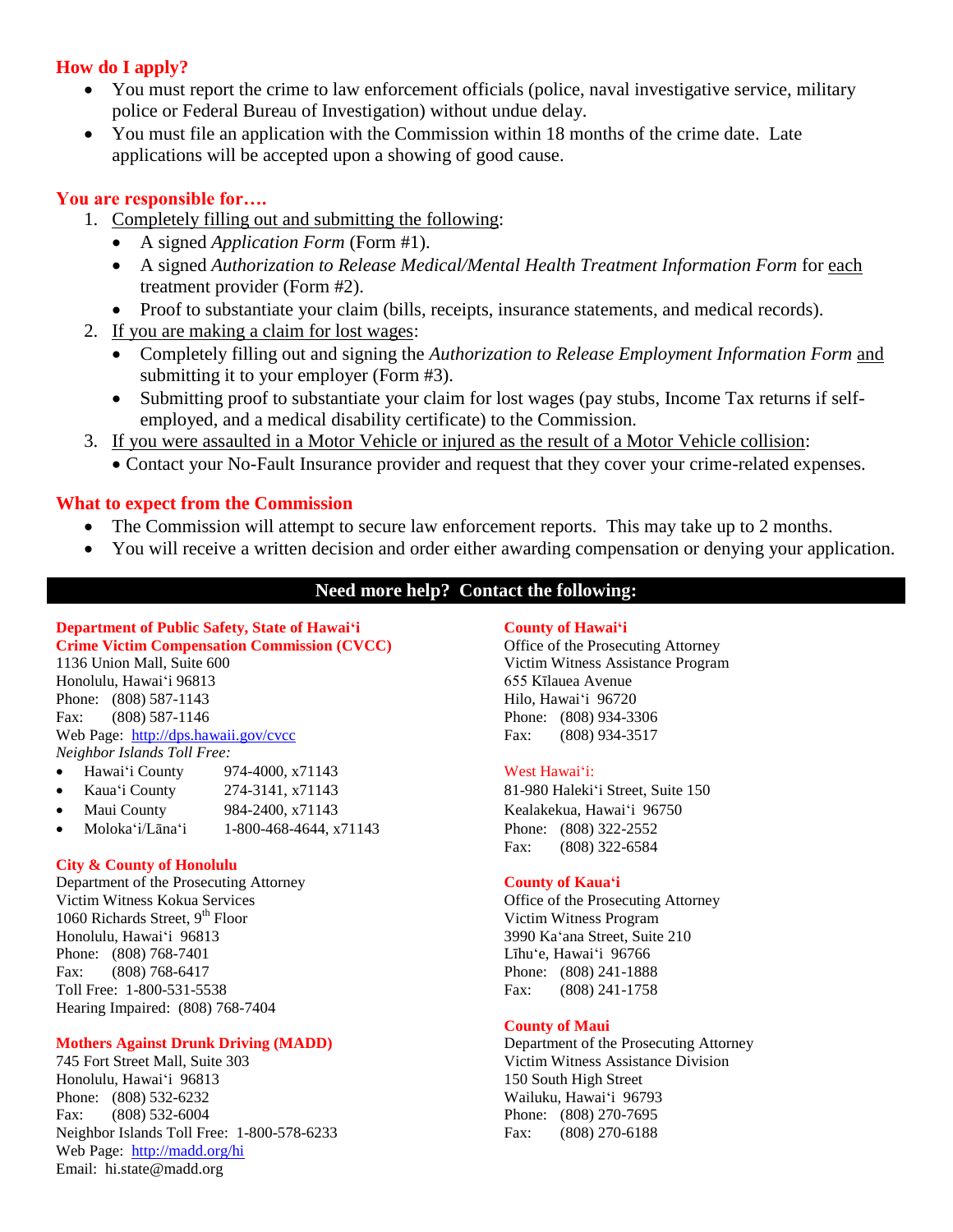| APPLICATION FORM                                                  |                                                                |  |  |
|-------------------------------------------------------------------|----------------------------------------------------------------|--|--|
| For Office Use Only – Case #:                                     | <b>Crime Victim Compensation Commission</b>                    |  |  |
|                                                                   | State of Hawai'i, Department of Public Safety                  |  |  |
|                                                                   | 1136 Union Mall. Room 600                                      |  |  |
| <b>TYPE</b> or <b>PRINT</b> in Black or Blue ink. Provide as much | Honolulu, Hawai'i 96813                                        |  |  |
| <i>information as possible.</i>                                   | Telephone: (808) 587-1143 Fax (808) 587-1146                   |  |  |
|                                                                   | Website: http://dps.hawaii.gov/cvcc E-mail: cvcc@hawaii.rr.com |  |  |

# VICTIM INFORMATION

|                               |                                   |                                                      |                                 |                                          | Home Phone:                                                                                                           |              |
|-------------------------------|-----------------------------------|------------------------------------------------------|---------------------------------|------------------------------------------|-----------------------------------------------------------------------------------------------------------------------|--------------|
|                               | First                             | Middle                                               | Last                            |                                          | Cell/Pager:                                                                                                           |              |
| Mailing Address __            |                                   |                                                      |                                 |                                          | Work Phone:                                                                                                           |              |
|                               | Street                            | City                                                 |                                 | State<br>Zip                             |                                                                                                                       |              |
| Date of Birth                 |                                   |                                                      |                                 |                                          |                                                                                                                       |              |
| PLEASE CHECK:                 |                                   |                                                      |                                 |                                          |                                                                                                                       |              |
| <b>Sex</b>                    | $\Box$ Male                       | $\Box$ Female                                        | <b>Disabled</b>                 | $\Box$ Yes                               | $\square$ No                                                                                                          |              |
| <b>Marital Status</b>         | $\Box$ Married                    | $\Box$ Single                                        |                                 |                                          | Were you visiting Hawai'i at the time of the incident? $\Box$ Yes $\Box$ No                                           |              |
|                               |                                   | Check the one you believe represents your ethnicity: |                                 |                                          |                                                                                                                       |              |
| $\Box$ Black<br>$\Box$ Samoan | $\Box$ Chinese<br>$\Box$ Japanese | $\Box$ Filipino<br>$\Box$ Korean                     | $\Box$ Hawaiian<br>$\Box$ White | $\Box$ Portuguese<br>$\Box$ Puerto Rican | $\Box$ Hispanic<br>$\Box$ Native American                                                                             | $\Box$ Other |
|                               |                                   |                                                      |                                 |                                          | APPLICANT INFORMATION (Complete only if you are applying for a Victim who is a minor, deceased, or is incapacitated.) |              |
|                               |                                   |                                                      |                                 |                                          | Home Phone:                                                                                                           |              |
|                               |                                   | Applicant's relationship to victim:                  |                                 |                                          | Cell/Pager:                                                                                                           |              |
|                               |                                   |                                                      |                                 |                                          | <b>Work Phone:</b>                                                                                                    |              |
|                               |                                   |                                                      |                                 |                                          |                                                                                                                       |              |
| Name                          |                                   |                                                      |                                 |                                          |                                                                                                                       |              |
|                               | $\overline{First}$                |                                                      | Middle                          |                                          | Last                                                                                                                  |              |
|                               |                                   |                                                      |                                 |                                          |                                                                                                                       |              |
|                               | <b>Street</b>                     |                                                      | City                            |                                          | State                                                                                                                 | Zip          |
| <b>CRIME INFORMATION</b>      |                                   |                                                      |                                 |                                          |                                                                                                                       |              |
| Date of Crime                 |                                   |                                                      |                                 |                                          | Type of Crime: (Assault, Sexual Assault, etc.) __________________________________                                     |              |
|                               |                                   |                                                      |                                 |                                          |                                                                                                                       |              |
|                               | Last                              | First                                                | Middle                          | Street                                   | City                                                                                                                  | Zip          |
|                               |                                   |                                                      |                                 |                                          |                                                                                                                       |              |
|                               |                                   |                                                      |                                 |                                          |                                                                                                                       |              |
|                               |                                   |                                                      |                                 |                                          | If incident was investigated by military police, provide the military police report no. and branch of service.        |              |

### MEDICAL INFORMATION

Be sure to complete a Medical Authorization Form for each provider (doctor, hospital, or therapist) you saw due to the incident. In cases of death, provide the name of the mortuary or cemetery. Attach all bills, receipts, and insurance statements. **Name of Provider Address Service Date Total Charges** 1. 2. 3. Medical Insurance: Member #: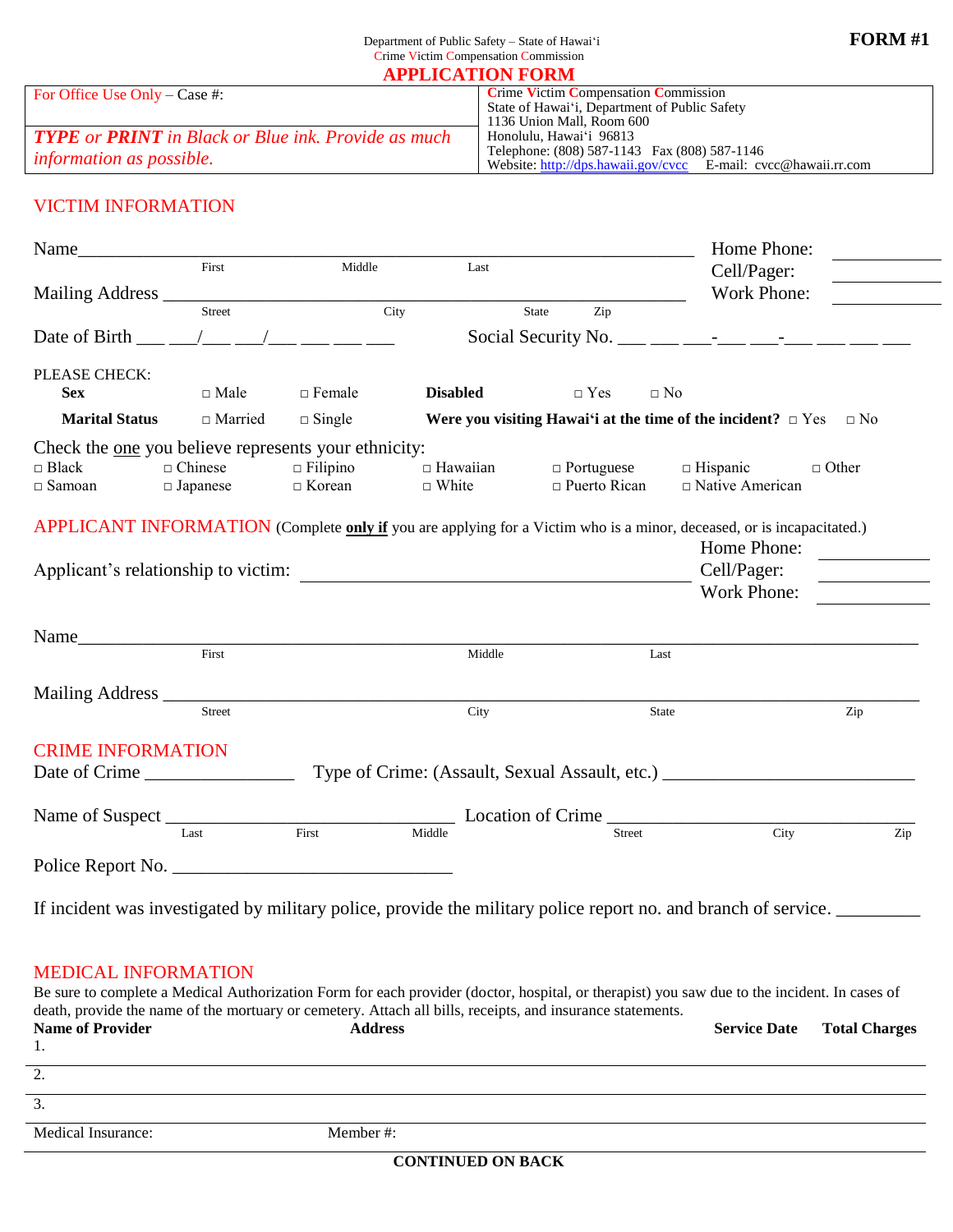#### VICTIM EMPLOYMENT INFORMATION Complete only if claiming for Lost Wages

| Did injury occur at work place? $\Box$ Yes $\Box$ No Did you miss work as a result of the injury? $\Box$ Yes $\Box$ No                                                                                                                                                                                                                          |                                    |                               |                                                                                                                                                      |                                                                     |      |
|-------------------------------------------------------------------------------------------------------------------------------------------------------------------------------------------------------------------------------------------------------------------------------------------------------------------------------------------------|------------------------------------|-------------------------------|------------------------------------------------------------------------------------------------------------------------------------------------------|---------------------------------------------------------------------|------|
| Period of Absence: From Month Day Year                                                                                                                                                                                                                                                                                                          |                                    |                               | $To$ $\frac{1}{\sqrt{2\pi}}$ $\frac{1}{\sqrt{2\pi}}$ $\frac{1}{\sqrt{2\pi}}$ $\frac{1}{\sqrt{2\pi}}$ $\frac{1}{\sqrt{2\pi}}$ $\frac{1}{\sqrt{2\pi}}$ |                                                                     |      |
|                                                                                                                                                                                                                                                                                                                                                 |                                    |                               |                                                                                                                                                      |                                                                     | Year |
| Employer's Name                                                                                                                                                                                                                                                                                                                                 |                                    |                               |                                                                                                                                                      | Phone No. $\frac{1}{\sqrt{1-\frac{1}{2}} \cdot \frac{1}{2}}$        |      |
| Mailing Address Street City                                                                                                                                                                                                                                                                                                                     |                                    |                               |                                                                                                                                                      |                                                                     |      |
|                                                                                                                                                                                                                                                                                                                                                 |                                    |                               | State                                                                                                                                                |                                                                     | Zip  |
|                                                                                                                                                                                                                                                                                                                                                 |                                    |                               |                                                                                                                                                      |                                                                     |      |
| <b>INSURANCE / LEGAL INFORMATION</b><br>Check all potential sources of full or partial payment of expenses:<br>□ Motor Vehicle Insurance<br>$\Box$ Medical Insurance<br>$\Box$ Welfare<br>$\Box$ Medicare<br>Have you filed or do you intend to file a civil law suit? $\square$ Yes<br>$\triangleright$ If Yes, please complete the following: |                                    | $\Box$ Medicaid<br>$\Box$ No  | $\Box$ Homeowner's Insurance                                                                                                                         | $\square$ Social Security Disability<br>$\Box$ Temporary Disability |      |
|                                                                                                                                                                                                                                                                                                                                                 |                                    |                               |                                                                                                                                                      |                                                                     |      |
|                                                                                                                                                                                                                                                                                                                                                 |                                    |                               |                                                                                                                                                      |                                                                     |      |
| Street                                                                                                                                                                                                                                                                                                                                          |                                    | City                          | State                                                                                                                                                |                                                                     | Zip  |
| HOW DID YOU FIND OUT ABOUT THE COMMISSION Please check:<br>$\Box$ Hospital/Medical Personnel<br>$\Box$ Sex Assault Counselor<br>$\Box$ Prosecutor's Victim Witness                                                                                                                                                                              | $\Box$ Domestic Violence Counselor | $\Box$ Police<br>$\Box$ Radio | $\Box$ Newspaper $\Box$ Television                                                                                                                   |                                                                     |      |
|                                                                                                                                                                                                                                                                                                                                                 |                                    |                               |                                                                                                                                                      |                                                                     |      |

#### VICTIM CERTIFICATION & SIGNATURE

*I certify that I have read this application and have provided information that is true and correct to the best of my knowledge. I understand that the law provides for penalties for false statements. I will repay the Commission should I receive moneys from civil suits, restitution, or insurance payments.*

Signature of Victim Date Date Signature of Applicant Date Date Date

STATEMENT OF POLICY: It is the policy of the Department of Public Safety, Crime Victim Compensation Commission, that no person shall on the grounds of race, color, religion, sex, national origin, age, or handicap, be excluded from participation in or subjected to discrimination when making their claim for compensation.

### PLEASE CHECK BEFORE MAILING:

- □ Have you signed the *Application Form?*
- $\Box$  Have you provided us with your complete mailing address and telephone number(s)?
- □ Have you completed the information regarding the Police Report Number, Crime Date, and Type of Crime?
- □ Have you signed and submitted a *Medical Authorization Form* for each provider (doctor, hospital, clinic) that treated you?
- $\Box$  Have you submitted all of your medical bills, funeral bills, insurance statements and receipts?
- $\Box$  IF CLAIMING LOST WAGES, have you signed the *Employer Authorization Form* and submitted it to your employer?
	- $\Box$  Have you submitted your pay stubs for the two periods prior to the incident and your medical disability certificate?
	- $\Box$  If you are self-employed, have you submitted copies of your last two years' Federal and State tax returns?
- $\Box$  IF incident occurred in a MOTOR VEHICLE, have you contacted your motor vehicle insurance company?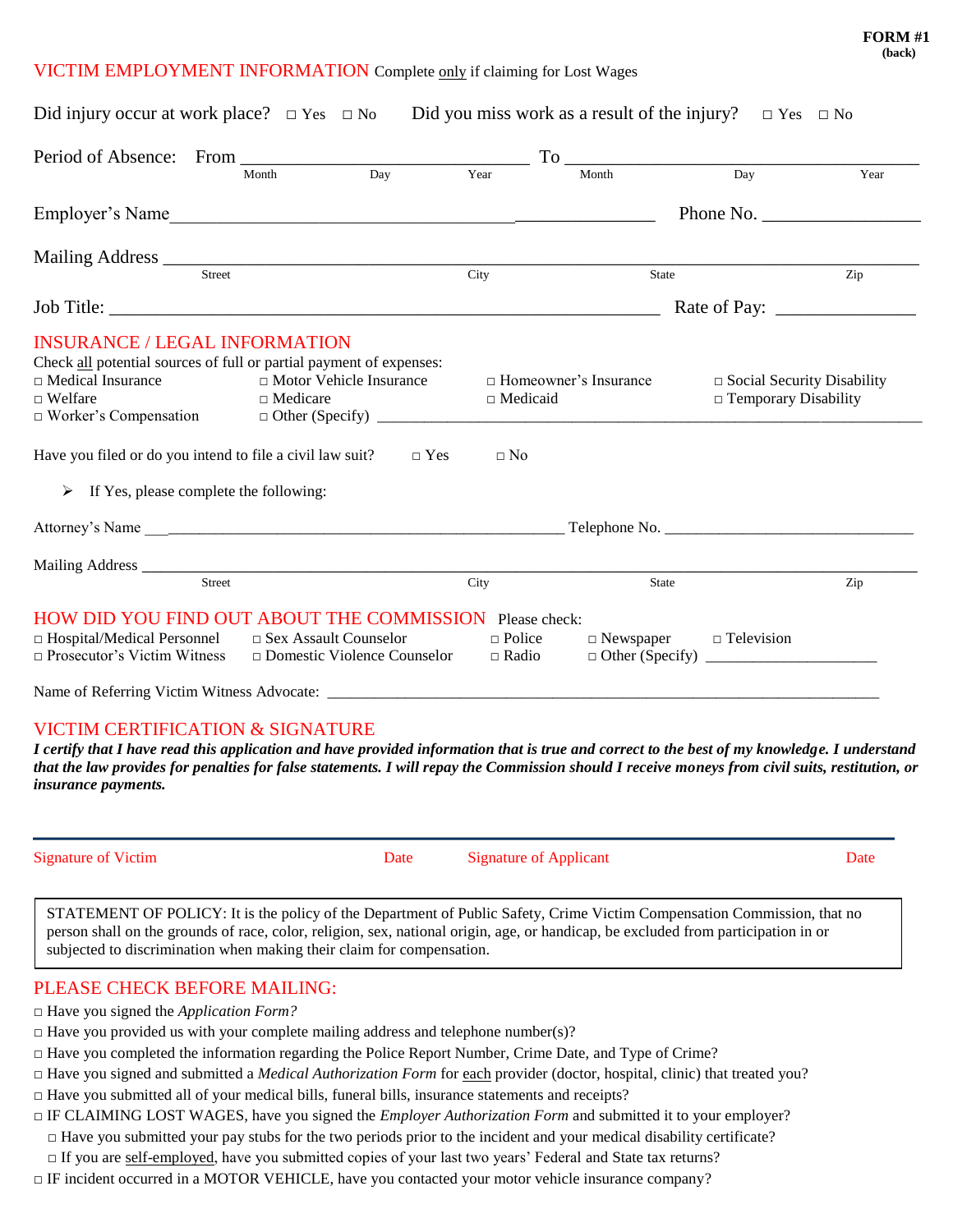| DAVID Y. IGE<br><b>GOVERNOR</b>                          |                                                                                                     | <b>MARI MCCAIG</b><br>Chair                              |
|----------------------------------------------------------|-----------------------------------------------------------------------------------------------------|----------------------------------------------------------|
|                                                          |                                                                                                     | <b>MARTHA ROSS</b><br>Interim Commissioner               |
|                                                          | STATE OF HAWAI'I                                                                                    | <b>ABELINA SHAW</b><br>Commissioner                      |
|                                                          | <b>CRIME VICTIM COMPENSATION</b><br><b>COMMISSION</b>                                               | <b>PAMELA FERGUSON-BREY</b><br><b>Executive Director</b> |
|                                                          | 1136 Union Mall, Room 600<br>Honolulu, Hawai'i 96813<br>Telephone: 808 587-1143<br>FAX 808 587-1146 | <b>FORM #2</b>                                           |
| (name of patient)                                        | authorize the release of protected health information from:<br>(Date of Birth)                      |                                                          |
| Hospital/Doctor Name:<br><b>Hospital/Doctor Address:</b> |                                                                                                     |                                                          |
|                                                          |                                                                                                     |                                                          |

<u>ssammans</u>

This information is required to process a claim with the Crime Victim Compensation Commission.

The Crime Victim Compensation Commission (Commission), requests all protected medical records and reports (x-rays not required) and an itemized statement of expenses, including any insurance payments, provider adjustments and/or patient payments

for the period:  $\frac{1}{\sqrt{(\text{Date of Crime})}}$  to present.

Specifically, the Commission also requests:

- Substance abuse treatment records
- Mental Health treatment records
- Sexually transmitted diseases including AIDS and HIV

The Commission releases the above named provider, its employees, agents, and staff physicians from all liability and all claims of any nature pertaining to the disclosure of information described above. This information is solely for use in the Commission's determination of eligibility for payment of your services and will not be re-disclosed to third parties.

The requested records are required to substantiate treatment and charges. The Commission will not pay for documents/copying fees. Federal Public Law 103-322 (H.R. 3355) Section 230202, provides that the Commission should be considered last payor and not a third party liability. Therefore, all insurance claims should be filed accordingly. If the insurance carrier denied the claim, please submit the denial document.

Authorization by the signatory is voluntary and may be revoked at any time upon receipt of written notice. Additionally, the service provider will not use this form to set as conditions for treatment, payment, enrollment, or eligibility for benefits except as allowed under federal privacy laws for: 1) research-related treatment, 2) health care provided solely for disclosure to a third party, or 3) health plan initial enrollment/eligibility determinations, underwriting, or risk rating determinations.

| Patient Name:                                                             | <b>Relation to Patient:</b> |
|---------------------------------------------------------------------------|-----------------------------|
| (or legal quardian if Patient is a minor or incapacitated)                |                             |
| Signature of Patient/Legal Guardian:                                      | Date:                       |
| Legal authorization to serve as "designated patient representative":      |                             |
|                                                                           |                             |
| Copy of documentation obtained for permanent record: $\Box$ Yes $\Box$ No |                             |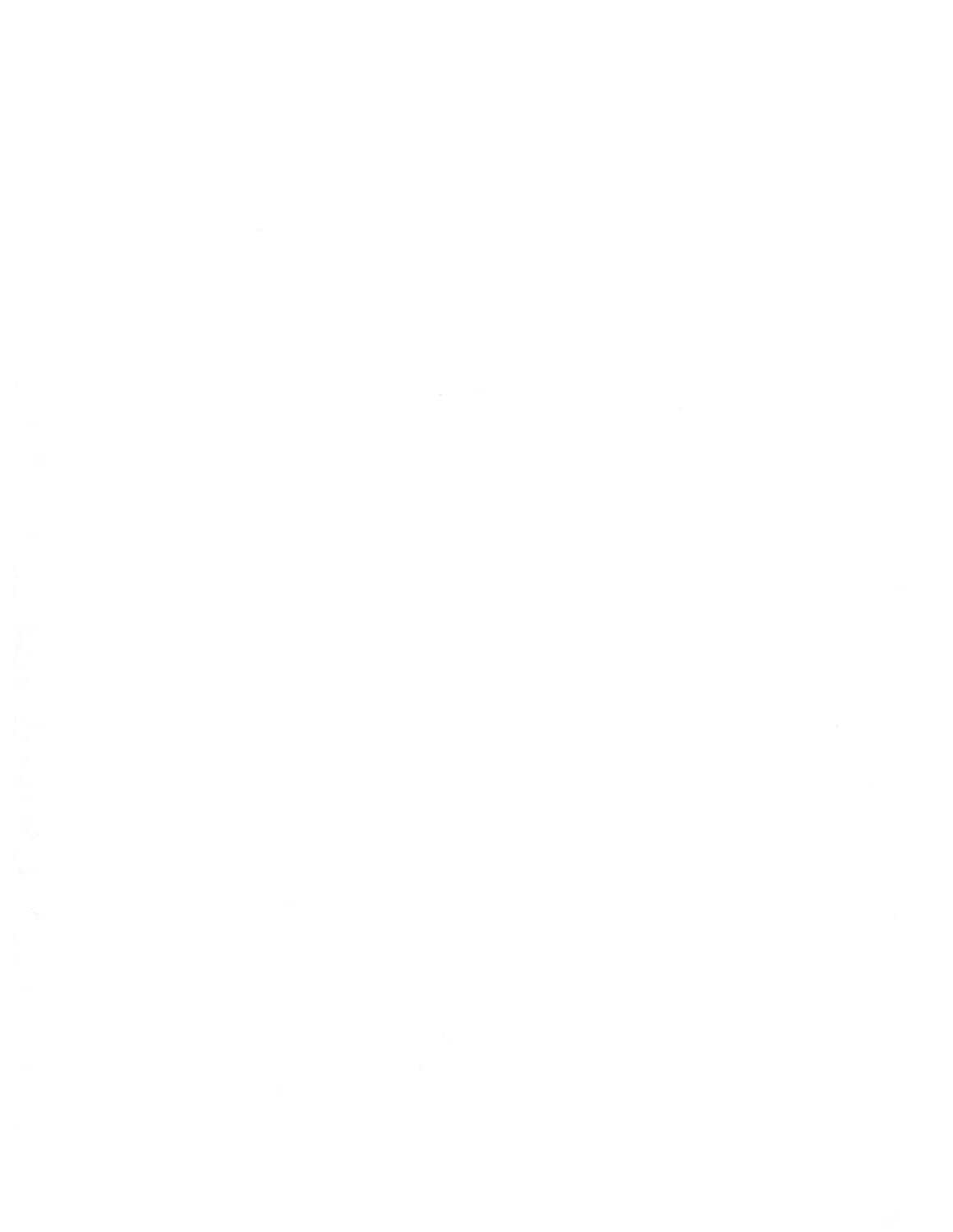**DAVID Y. IGE** GOVERNOR



**CRIME VICTIM COMPENSATION COMMISSION**

1136 Union Mall, Suite 600 / Honolulu, Hawai'i 96813 Telephone: (808) 587-1143 / Fax: (808) 587-1146

**MARI MCCAIG** Chair

**MARTHA ROSS** Interim Commissioner

> **ABELINA SHAW** Commissioner

**PAMELA FERGUSON-BREY** Executive Director

**FORM #3**

# **AUTHORIZATION TO RELEASE EMPLOYMENT INFORMATION**

This Section should be completed by the **APPLICANT** and given to your **EMPLOYER** for completion.

I, \_\_\_\_\_\_\_\_\_\_\_\_\_\_\_\_\_\_\_\_\_\_\_\_\_\_\_\_\_\_\_\_\_\_\_\_\_\_\_\_\_\_, [DOB: \_\_\_\_\_\_\_\_\_\_\_\_\_\_, SSN: \_\_\_\_\_\_\_\_\_\_\_\_\_\_\_\_\_\_\_\_] (Victim's First Name, M.I., Last Name) authorize my employer, \_\_\_\_\_\_\_\_\_\_\_\_\_\_\_\_\_\_\_\_\_\_\_\_\_\_\_\_\_\_\_\_\_\_\_\_\_\_\_\_\_\_\_\_\_\_\_\_\_\_\_\_\_\_\_\_\_\_\_\_\_\_\_\_ \_\_\_\_\_\_\_\_\_\_\_\_\_\_\_\_\_\_\_\_\_\_\_\_\_\_\_\_\_\_\_\_\_\_\_\_\_\_\_\_\_\_\_\_\_\_\_\_\_\_\_\_\_\_\_\_\_\_\_\_\_\_\_\_ (Full Name and Complete Mailing Address of Employer) to release information to the Crime Victim Compensation Commission (CVCC) regarding my absence from work based on an incident which occurred on  $\qquad$ \_\_\_\_\_\_\_\_\_\_\_\_\_\_\_\_\_\_\_\_\_\_\_\_\_\_\_\_\_\_\_\_\_\_\_\_\_\_\_\_\_\_\_\_\_\_\_\_\_\_\_\_\_\_\_\_\_\_\_\_\_\_\_\_\_ Signature Date After completing the top portion of this form, please give the form to your employer to complete and return to the Commission. This Section should be completed by the **EMPLOYER** and returned to the **Crime Victim Compensation Commission.** Employee's Job Title: The Employee was absent from to be and returned to work on  $\Box$ He/She was scheduled to work on (specify days/dates employee was scheduled to work during this period) \_\_\_\_\_\_\_\_\_\_\_\_\_\_\_\_\_\_\_\_\_\_\_\_\_\_\_\_\_\_\_\_\_\_\_\_\_\_\_\_\_\_\_\_\_\_\_\_\_\_\_\_\_\_\_\_\_\_\_\_\_\_\_\_\_\_\_\_\_\_\_\_\_\_\_\_\_\_\_\_\_\_\_\_\_\_\_\_\_\_. During the above period of absence, the employee **would have received** \$\_\_\_\_\_\_\_\_\_\_\_\_\_\_\_ in gross earnings, Based on \$ \_\_\_\_\_\_\_ per hour, hours per day, days per week. **Did the employee receive any of the following benefits?** (Please indicate gross amounts received. If **not eligible**, please indicate reason(s) for denial.) **Vacation Leave / Sick Pay**  $\qquad$  **\$** Dates received for/Denial Reason: **Paid Holidays**  $\frac{1}{2}$  Dates received for/Denial Reason: **Temporary Disability** \$\_\_\_\_\_\_\_\_\_\_\_ Dates received for/Denial Reason: \_\_\_\_\_\_\_\_\_\_\_\_\_\_\_\_\_\_\_\_\_\_\_\_ **Workers' Compensation \$\_\_\_\_\_\_\_\_\_\_\_** Dates received for/Denial Reason: \_\_\_\_\_\_\_\_\_\_\_\_\_\_\_\_\_\_\_\_\_\_\_\_ Form Completed by: (Please PRINT or TYPE) \_\_\_\_\_\_\_\_\_\_\_\_\_\_\_\_\_\_\_\_\_\_\_\_\_\_\_\_\_\_\_\_\_\_\_\_\_\_\_\_\_\_\_\_\_\_\_\_\_\_\_\_\_\_\_\_\_\_\_\_\_\_\_\_\_\_\_\_\_\_\_\_\_\_\_\_\_\_\_\_\_\_\_\_\_\_\_\_\_\_ (Name of Person Completing Form) (Title of Person Completing Form) Signature Telephone Number \_\_\_\_\_\_\_\_\_\_\_\_\_\_\_\_\_\_\_\_\_\_\_\_\_\_\_\_\_\_\_\_\_\_\_ Date Completed \_\_\_\_\_\_\_\_\_\_\_\_\_\_\_\_\_\_\_\_\_\_\_\_\_

> Neighbor Islands - Call Toll Free Hawai'i 974-4000 ext. 71143 Maui 984-2400 ext. 71143 Kaua'i 274-3141 ext. 71143 Moloka'i/Lāna'i 1-800-468-4644 ext. 71143